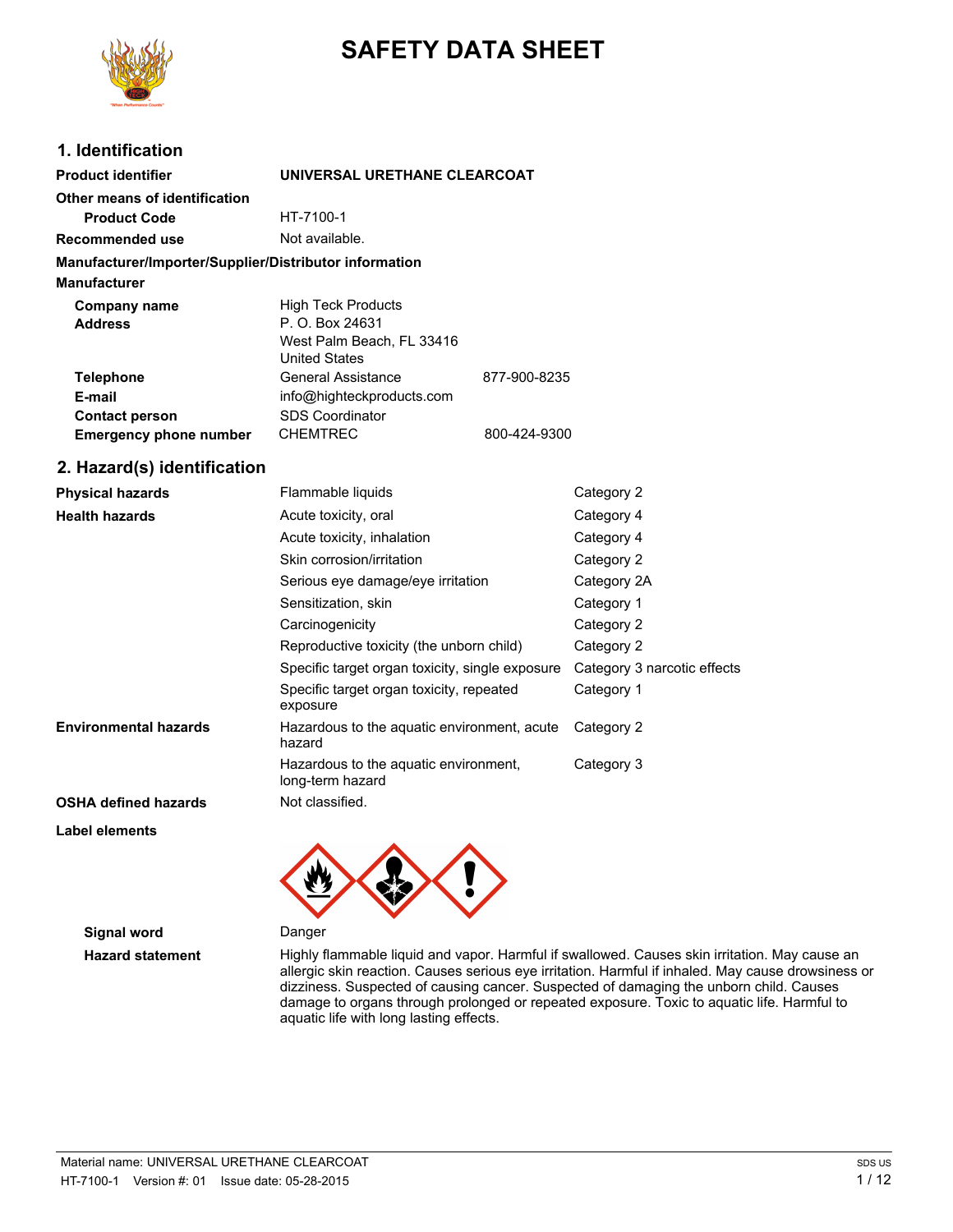| <b>Precautionary statement</b>               |                                                                                                                                                                                                                                                                                                                                                                                                                                                                                                                                                                                                                                                                                                                                                                                               |
|----------------------------------------------|-----------------------------------------------------------------------------------------------------------------------------------------------------------------------------------------------------------------------------------------------------------------------------------------------------------------------------------------------------------------------------------------------------------------------------------------------------------------------------------------------------------------------------------------------------------------------------------------------------------------------------------------------------------------------------------------------------------------------------------------------------------------------------------------------|
| <b>Prevention</b>                            | Obtain special instructions before use. Do not handle until all safety precautions have been read<br>and understood. Keep away from heat/sparks/open flames/hot surfaces. - No smoking. Keep<br>container tightly closed. Ground/bond container and receiving equipment. Use explosion-proof<br>electrical/ventilating/lighting equipment. Use only non-sparking tools. Take precautionary<br>measures against static discharge. Do not breathe mist or vapor. Wash thoroughly after handling.<br>Do not eat, drink or smoke when using this product. Use only outdoors or in a well-ventilated area.<br>Contaminated work clothing must not be allowed out of the workplace. Avoid release to the<br>environment. Wear protective gloves/protective clothing/eye protection/face protection. |
| <b>Response</b>                              | If swallowed: Call a poison center/doctor if you feel unwell. If on skin (or hair): Take off<br>immediately all contaminated clothing. Rinse skin with water/shower. If inhaled: Remove person<br>to fresh air and keep comfortable for breathing. If in eyes: Rinse cautiously with water for several<br>minutes. Remove contact lenses, if present and easy to do. Continue rinsing. If exposed or<br>concerned: Get medical advice/attention. Call a poison center/doctor if you feel unwell. Rinse<br>mouth. If skin irritation or rash occurs: Get medical advice/attention. If eye irritation persists: Get<br>medical advice/attention. Take off contaminated clothing and wash before reuse. In case of fire:<br>Use appropriate media to extinguish.                                 |
| <b>Storage</b>                               | Store in a well-ventilated place. Keep container tightly closed. Store in a well-ventilated place.<br>Keep cool. Store locked up.                                                                                                                                                                                                                                                                                                                                                                                                                                                                                                                                                                                                                                                             |
| <b>Disposal</b>                              | Dispose of contents/container in accordance with local/regional/national/international regulations.                                                                                                                                                                                                                                                                                                                                                                                                                                                                                                                                                                                                                                                                                           |
| Hazard(s) not otherwise<br>classified (HNOC) | None known.                                                                                                                                                                                                                                                                                                                                                                                                                                                                                                                                                                                                                                                                                                                                                                                   |
| <b>Supplemental information</b>              | 33.26% of the mixture consists of component(s) of unknown acute oral toxicity. 33.55% of the<br>mixture consists of component(s) of unknown acute inhalation toxicity. 49.53% of the mixture<br>consists of component(s) of unknown acute hazards to the aquatic environment. 49.41% of the<br>mixture consists of component(s) of unknown long-term hazards to the aquatic environment.                                                                                                                                                                                                                                                                                                                                                                                                      |

# **3. Composition/information on ingredients**

| <b>Mixtures</b>                          |                          |                   |                |
|------------------------------------------|--------------------------|-------------------|----------------|
| <b>Chemical name</b>                     | Common name and synonyms | <b>CAS number</b> | %              |
| acetone                                  |                          | 67-64-1           | 20 to $<$ 30   |
| 2-Heptanone                              |                          | 110-43-0          | 10 to $<$ 20   |
| Xylene                                   |                          | 1330-20-7         | 10 to $<$ 20   |
| n-butyl acetate                          |                          | 123-86-4          | $5$ to $<$ 10  |
| Ethyl benzene                            |                          | $100 - 41 - 4$    | 1 to $<$ 5     |
| liquid HALS                              |                          | 41556-26-7        | $0.1$ to $<$ 1 |
| Styrene, monomer                         |                          | 100-42-5          | $0.1$ to $<$ 1 |
| Other components below reportable levels |                          |                   | 30 to $< 40$   |

\*Designates that a specific chemical identity and/or percentage of composition has been withheld as a trade secret.

| 4. First-aid measures                                                        |                                                                                                                                                                                                                                                                                                                                        |
|------------------------------------------------------------------------------|----------------------------------------------------------------------------------------------------------------------------------------------------------------------------------------------------------------------------------------------------------------------------------------------------------------------------------------|
| <b>Inhalation</b>                                                            | Remove victim to fresh air and keep at rest in a position comfortable for breathing. Oxygen or<br>artificial respiration if needed. Call a POISON CENTER or doctor/physician if you feel unwell.                                                                                                                                       |
| <b>Skin contact</b>                                                          | Remove contaminated clothing immediately and wash skin with soap and water. In case of<br>eczema or other skin disorders: Seek medical attention and take along these instructions. Wash<br>contaminated clothing before reuse.                                                                                                        |
| Eye contact                                                                  | Immediately flush eyes with plenty of water for at least 15 minutes. Remove contact lenses, if<br>present and easy to do. Continue rinsing. Get medical attention if irritation develops and persists.                                                                                                                                 |
| Ingestion                                                                    | Rinse mouth. If vomiting occurs, keep head low so that stomach content doesn't get into the lungs.<br>Get medical advice/attention if you feel unwell.                                                                                                                                                                                 |
| <b>Most important</b><br>symptoms/effects, acute and<br>delayed              | May cause drowsiness and dizziness. Headache. Nausea, vomiting. Severe eye irritation.<br>Symptoms may include stinging, tearing, redness, swelling, and blurred vision. Skin irritation. May<br>cause redness and pain. May cause an allergic skin reaction. Dermatitis. Rash. Prolonged<br>exposure may cause chronic effects.       |
| Indication of immediate<br>medical attention and special<br>treatment needed | Provide general supportive measures and treat symptomatically. Thermal burns: Flush with water<br>immediately. While flushing, remove clothes which do not adhere to affected area. Call an<br>ambulance. Continue flushing during transport to hospital. Keep victim warm. Keep victim under<br>observation. Symptoms may be delayed. |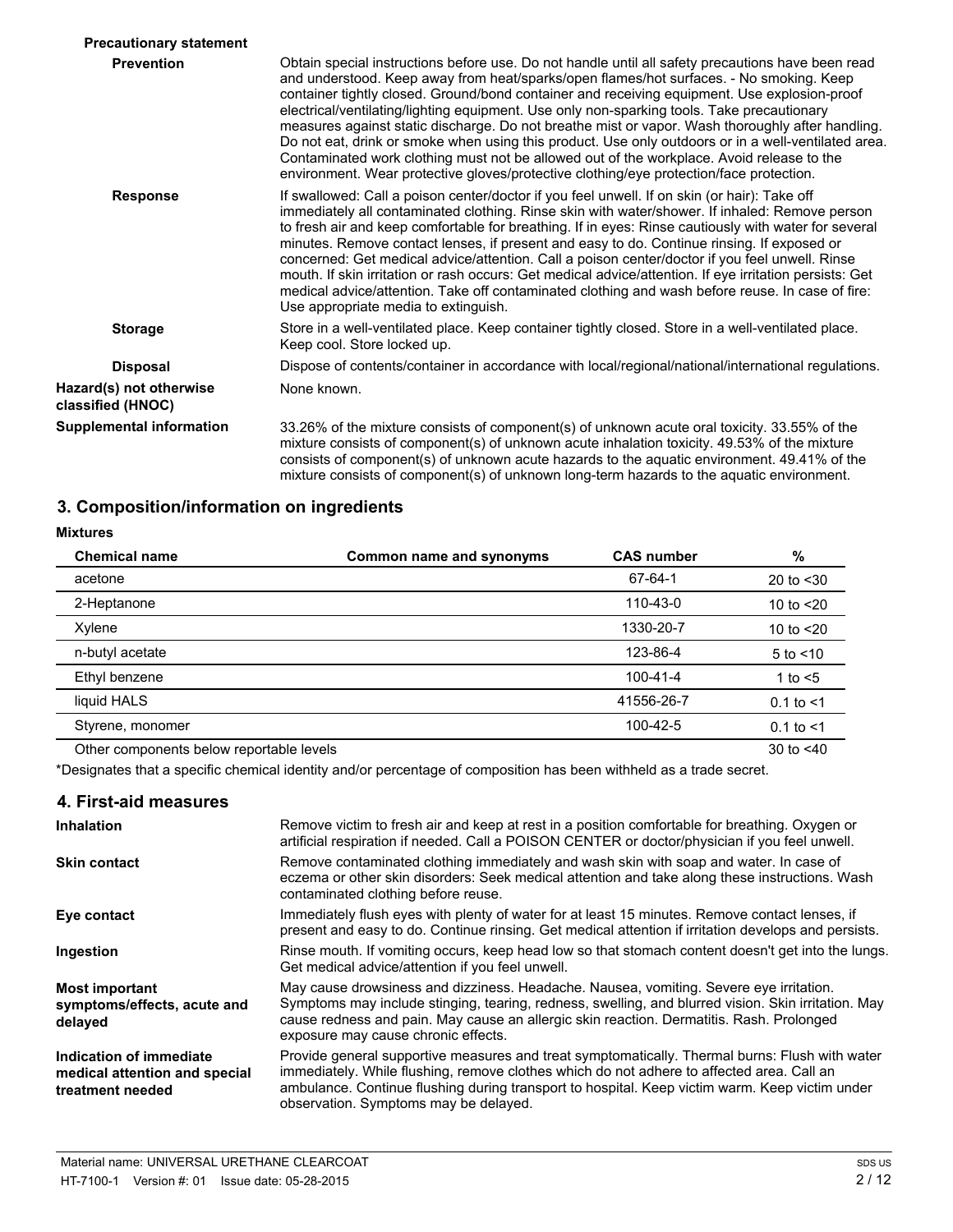**General information** Take off all contaminated clothing immediately. IF exposed or concerned: Get medical advice/attention. If you feel unwell, seek medical advice (show the label where possible). Ensure that medical personnel are aware of the material(s) involved, and take precautions to protect themselves. Show this safety data sheet to the doctor in attendance. Wash contaminated clothing before reuse.

## **5. Fire-fighting measures**

| Suitable extinguishing media                                     | Alcohol resistant foam. Water fog. Dry chemical powder. Carbon dioxide (CO2).                                                                                                         |
|------------------------------------------------------------------|---------------------------------------------------------------------------------------------------------------------------------------------------------------------------------------|
| Unsuitable extinguishing<br>media                                | Do not use water jet as an extinguisher, as this will spread the fire.                                                                                                                |
| Specific hazards arising from<br>the chemical                    | Vapors may form explosive mixtures with air. Vapors may travel considerable distance to a source<br>of ignition and flash back. During fire, gases hazardous to health may be formed. |
| Special protective equipment<br>and precautions for firefighters | Self-contained breathing apparatus and full protective clothing must be worn in case of fire.                                                                                         |
| <b>Fire fighting</b><br>equipment/instructions                   | In case of fire and/or explosion do not breathe fumes. Move containers from fire area if you can do<br>so without risk.                                                               |
| <b>Specific methods</b>                                          | Use standard firefighting procedures and consider the hazards of other involved materials.                                                                                            |
| <b>General fire hazards</b>                                      | Highly flammable liguid and vapor.                                                                                                                                                    |

# **6. Accidental release measures**

| <b>Personal precautions,</b><br>protective equipment and<br>emergency procedures | Keep unnecessary personnel away. Keep people away from and upwind of spill/leak. Eliminate all<br>ignition sources (no smoking, flares, sparks, or flames in immediate area). Wear appropriate<br>protective equipment and clothing during clean-up. Do not breathe mist or vapor. Do not touch<br>damaged containers or spilled material unless wearing appropriate protective clothing. Ventilate<br>closed spaces before entering them. Local authorities should be advised if significant spillages<br>cannot be contained. For personal protection, see section 8 of the SDS.                                                                                                                                                                                                                                                                                                                                                                                                                                       |
|----------------------------------------------------------------------------------|--------------------------------------------------------------------------------------------------------------------------------------------------------------------------------------------------------------------------------------------------------------------------------------------------------------------------------------------------------------------------------------------------------------------------------------------------------------------------------------------------------------------------------------------------------------------------------------------------------------------------------------------------------------------------------------------------------------------------------------------------------------------------------------------------------------------------------------------------------------------------------------------------------------------------------------------------------------------------------------------------------------------------|
| <b>Methods and materials for</b><br>containment and cleaning up                  | Eliminate all ignition sources (no smoking, flares, sparks, or flames in immediate area). Take<br>precautionary measures against static discharge. Use only non-sparking tools. Keep combustibles<br>(wood, paper, oil, etc.) away from spilled material.                                                                                                                                                                                                                                                                                                                                                                                                                                                                                                                                                                                                                                                                                                                                                                |
|                                                                                  | Large Spills: Stop the flow of material, if this is without risk. Dike the spilled material, where this is<br>possible. Cover with plastic sheet to prevent spreading. Use a non-combustible material like<br>vermiculite, sand or earth to soak up the product and place into a container for later disposal.<br>Prevent product from entering drains. Following product recovery, flush area with water.                                                                                                                                                                                                                                                                                                                                                                                                                                                                                                                                                                                                               |
|                                                                                  | Small Spills: Absorb with earth, sand or other non-combustible material and transfer to containers<br>for later disposal. Wipe up with absorbent material (e.g. cloth, fleece). Clean surface thoroughly to<br>remove residual contamination.                                                                                                                                                                                                                                                                                                                                                                                                                                                                                                                                                                                                                                                                                                                                                                            |
| <b>Environmental precautions</b>                                                 | Never return spills to original containers for re-use. For waste disposal, see section 13 of the SDS.<br>Avoid release to the environment. Prevent further leakage or spillage if safe to do so. Avoid<br>discharge into drains, water courses or onto the ground. Inform appropriate managerial or<br>supervisory personnel of all environmental releases.                                                                                                                                                                                                                                                                                                                                                                                                                                                                                                                                                                                                                                                              |
| 7. Handling and storage                                                          |                                                                                                                                                                                                                                                                                                                                                                                                                                                                                                                                                                                                                                                                                                                                                                                                                                                                                                                                                                                                                          |
| Precautions for safe handling                                                    | Obtain special instructions before use. Do not handle until all safety precautions have been read<br>and understood. Do not handle, store or open near an open flame, sources of heat or sources of<br>ignition. Protect material from direct sunlight. Explosion-proof general and local exhaust ventilation.<br>Take precautionary measures against static discharges. All equipment used when handling the<br>product must be grounded. Use non-sparking tools and explosion-proof equipment. Do not breathe<br>mist or vapor. Avoid contact with eyes, skin, and clothing. Avoid prolonged exposure. Do not taste<br>or swallow. When using, do not eat, drink or smoke. Pregnant or breastfeeding women must not<br>handle this product. Should be handled in closed systems, if possible. Use only outdoors or in a<br>well-ventilated area. Wear appropriate personal protective equipment. Wash hands thoroughly<br>after handling. Avoid release to the environment. Observe good industrial hygiene practices. |
| <b>Conditions for safe storage,</b><br>including any incompatibilities           | Store locked up. Keep away from heat, sparks and open flame. Prevent electrostatic charge<br>build-up by using common bonding and grounding techniques. Store in a cool, dry place out of<br>direct sunlight. Store in original tightly closed container. Store in a well-ventilated place. Keep in an<br>area equipped with sprinklers. Store away from incompatible materials (see Section 10 of the<br>SDS).                                                                                                                                                                                                                                                                                                                                                                                                                                                                                                                                                                                                          |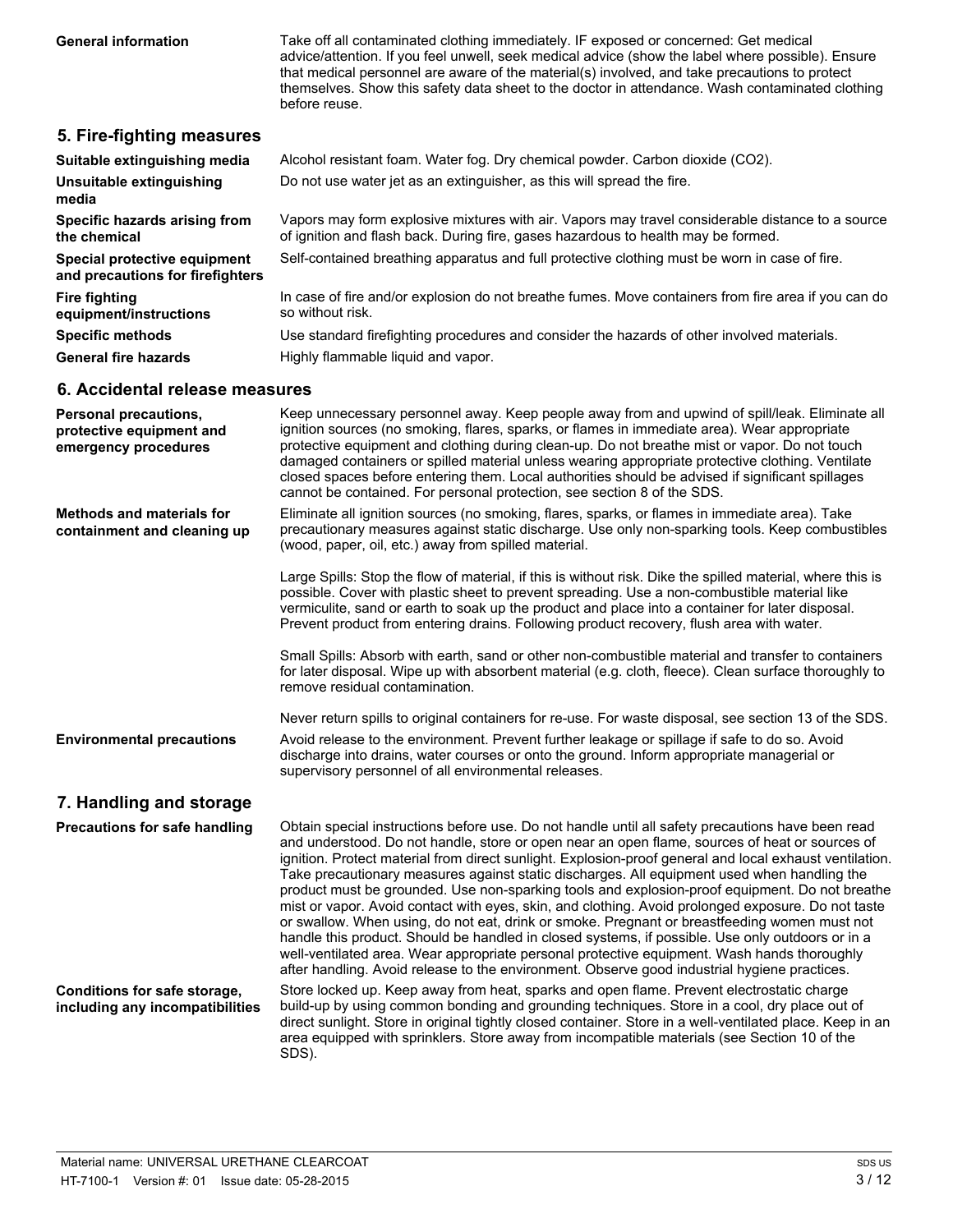# **8. Exposure controls/personal protection**

## **Occupational exposure limits**

## **US. OSHA Table Z-1 Limits for Air Contaminants (29 CFR 1910.1000)**

| <b>Components</b>                                          | <b>Type</b> | <b>Value</b>          |
|------------------------------------------------------------|-------------|-----------------------|
| 2-Heptanone (CAS<br>$110-43-0$                             | PEL         | 465 mg/m3             |
| acetone (CAS 67-64-1)                                      | <b>PEL</b>  | 100 ppm<br>2400 mg/m3 |
| Ethyl benzene (CAS<br>$100-41-4)$                          | PEL         | 1000 ppm<br>435 mg/m3 |
| n-butyl acetate (CAS                                       | <b>PEL</b>  | 100 ppm<br>710 mg/m3  |
| $123 - 86 - 4$ )                                           |             | 150 ppm               |
| Xylene (CAS 1330-20-7)                                     | <b>PEL</b>  | 435 mg/m3<br>100 ppm  |
| US. OSHA Table Z-2 (29 CFR 1910.1000)<br><b>Components</b> | <b>Type</b> | Value                 |
| Styrene, monomer (CAS                                      | Ceiling     | 200 ppm               |
| $100-42-5$                                                 | <b>TWA</b>  | 100 ppm               |
| <b>US. ACGIH Threshold Limit Values</b>                    |             |                       |
| <b>Components</b>                                          | <b>Type</b> | Value                 |
| 2-Heptanone (CAS<br>$110-43-0)$                            | <b>TWA</b>  | 50 ppm                |
| acetone (CAS 67-64-1)                                      | <b>STEL</b> | 750 ppm               |
|                                                            | <b>TWA</b>  | 500 ppm               |
| Ethyl benzene (CAS<br>$100-41-4)$                          | <b>TWA</b>  | 20 ppm                |
| n-butyl acetate (CAS<br>$123 - 86 - 4$ )                   | <b>STEL</b> | 200 ppm               |
|                                                            | <b>TWA</b>  | 150 ppm               |
| Styrene, monomer (CAS<br>$100-42-5)$                       | <b>STEL</b> | 40 ppm                |
|                                                            | <b>TWA</b>  | 20 ppm                |
| Xylene (CAS 1330-20-7)                                     | <b>STEL</b> | 150 ppm               |
|                                                            | <b>TWA</b>  | 100 ppm               |
| US. NIOSH: Pocket Guide to Chemical Hazards                |             |                       |
| <b>Components</b>                                          | <b>Type</b> | Value                 |
| 2-Heptanone (CAS<br>$110-43-0$                             | <b>TWA</b>  | 465 mg/m3             |
|                                                            | <b>TWA</b>  | 100 ppm<br>590 mg/m3  |
| acetone (CAS 67-64-1)                                      |             | 250 ppm               |
| Ethyl benzene (CAS<br>$100-41-4)$                          | <b>STEL</b> | 545 mg/m3             |
|                                                            |             | 125 ppm               |
|                                                            | <b>TWA</b>  | 435 mg/m3             |
|                                                            |             | 100 ppm               |
| n-butyl acetate (CAS<br>$123 - 86 - 4$ )                   | <b>STEL</b> | 950 mg/m3             |
|                                                            | <b>TWA</b>  | 200 ppm<br>710 mg/m3  |
|                                                            |             | 150 ppm               |
| Styrene, monomer (CAS<br>$100-42-5)$                       | <b>STEL</b> | 425 mg/m3             |
|                                                            |             | 100 ppm               |
|                                                            | <b>TWA</b>  | 215 mg/m3             |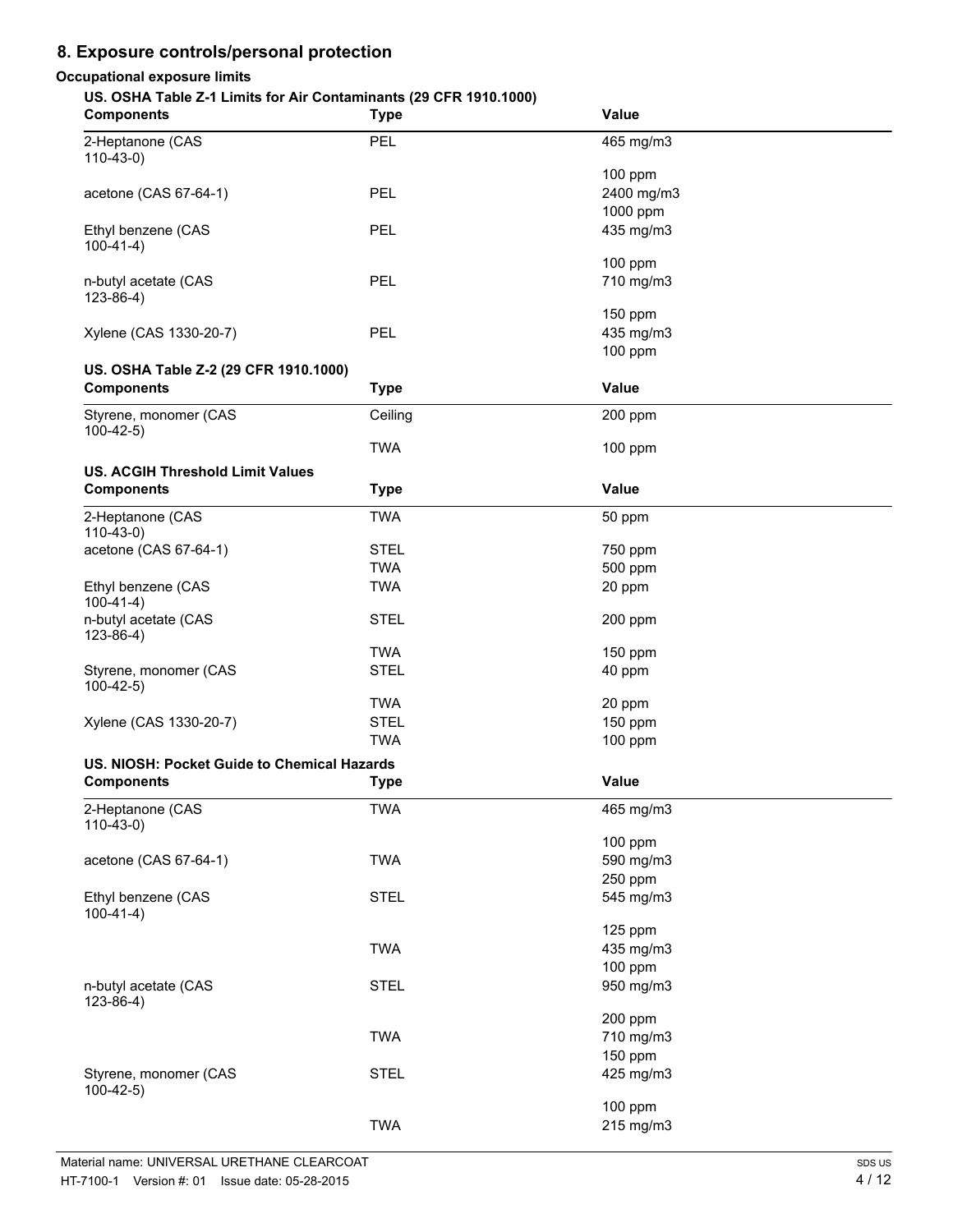| US. NIOSH: Pocket Guide to Chemical Hazards<br><b>Components</b>                     | <b>Type</b>                                                            |                                                  | <b>Value</b>                      |                                                                                                                                                                                                                                                                                                                                                                                                                                                                                                    |
|--------------------------------------------------------------------------------------|------------------------------------------------------------------------|--------------------------------------------------|-----------------------------------|----------------------------------------------------------------------------------------------------------------------------------------------------------------------------------------------------------------------------------------------------------------------------------------------------------------------------------------------------------------------------------------------------------------------------------------------------------------------------------------------------|
|                                                                                      |                                                                        |                                                  |                                   | 50 ppm                                                                                                                                                                                                                                                                                                                                                                                                                                                                                             |
| <b>Biological limit values</b>                                                       |                                                                        |                                                  |                                   |                                                                                                                                                                                                                                                                                                                                                                                                                                                                                                    |
| <b>ACGIH Biological Exposure Indices</b>                                             |                                                                        |                                                  |                                   |                                                                                                                                                                                                                                                                                                                                                                                                                                                                                                    |
| <b>Components</b>                                                                    | Value                                                                  | <b>Determinant</b>                               | <b>Specimen</b>                   | <b>Sampling Time</b>                                                                                                                                                                                                                                                                                                                                                                                                                                                                               |
| acetone (CAS 67-64-1)                                                                | 50 mg/l                                                                | Acetone                                          | Urine                             |                                                                                                                                                                                                                                                                                                                                                                                                                                                                                                    |
| Ethyl benzene (CAS<br>$100-41-4)$                                                    | $0.15$ g/g                                                             | Sum of<br>mandelic acid<br>and                   | Creatinine in<br>urine            |                                                                                                                                                                                                                                                                                                                                                                                                                                                                                                    |
|                                                                                      |                                                                        | phenylglyoxylic<br>acid                          |                                   |                                                                                                                                                                                                                                                                                                                                                                                                                                                                                                    |
| Styrene, monomer (CAS<br>$100-42-5$                                                  | $400$ mg/g                                                             | Mandelic acid<br>plus<br>phenylglyoxylic<br>acid | Creatinine in<br>urine            |                                                                                                                                                                                                                                                                                                                                                                                                                                                                                                    |
|                                                                                      | $0.2$ mg/l                                                             | Styrene                                          | Venous<br>blood                   | *                                                                                                                                                                                                                                                                                                                                                                                                                                                                                                  |
| Xylene (CAS 1330-20-7)                                                               | $1.5$ g/g                                                              | Methylhippuric<br>acids                          | Creatinine in<br>urine            |                                                                                                                                                                                                                                                                                                                                                                                                                                                                                                    |
| * - For sampling details, please see the source document.                            |                                                                        |                                                  |                                   |                                                                                                                                                                                                                                                                                                                                                                                                                                                                                                    |
| <b>Exposure guidelines</b>                                                           |                                                                        |                                                  |                                   |                                                                                                                                                                                                                                                                                                                                                                                                                                                                                                    |
| US - California OELs: Skin designation                                               |                                                                        |                                                  |                                   |                                                                                                                                                                                                                                                                                                                                                                                                                                                                                                    |
| Styrene, monomer (CAS 100-42-5)<br>US - Minnesota Haz Subs: Skin designation applies |                                                                        |                                                  | Can be absorbed through the skin. |                                                                                                                                                                                                                                                                                                                                                                                                                                                                                                    |
| Styrene, monomer (CAS 100-42-5)                                                      |                                                                        |                                                  | Skin designation applies.         |                                                                                                                                                                                                                                                                                                                                                                                                                                                                                                    |
| Appropriate engineering<br>controls                                                  | shower must be available when handling this product.                   |                                                  |                                   | Explosion-proof general and local exhaust ventilation. Good general ventilation (typically 10 air<br>changes per hour) should be used. Ventilation rates should be matched to conditions. If<br>applicable, use process enclosures, local exhaust ventilation, or other engineering controls to<br>maintain airborne levels below recommended exposure limits. If exposure limits have not been<br>established, maintain airborne levels to an acceptable level. Eye wash facilities and emergency |
| Individual protection measures, such as personal protective equipment                |                                                                        |                                                  |                                   |                                                                                                                                                                                                                                                                                                                                                                                                                                                                                                    |
| <b>Eye/face protection</b>                                                           | Wear safety glasses with side shields (or goggles).                    |                                                  |                                   |                                                                                                                                                                                                                                                                                                                                                                                                                                                                                                    |
| <b>Skin protection</b>                                                               |                                                                        |                                                  |                                   |                                                                                                                                                                                                                                                                                                                                                                                                                                                                                                    |
| <b>Hand protection</b>                                                               | supplier.                                                              |                                                  |                                   | Wear appropriate chemical resistant gloves. Suitable gloves can be recommended by the glove                                                                                                                                                                                                                                                                                                                                                                                                        |
| <b>Other</b>                                                                         | Wear appropriate chemical resistant clothing.                          |                                                  |                                   |                                                                                                                                                                                                                                                                                                                                                                                                                                                                                                    |
| <b>Respiratory protection</b>                                                        | been established), an approved respirator must be worn.                |                                                  |                                   | If engineering controls do not maintain airborne concentrations below recommended exposure<br>limits (where applicable) or to an acceptable level (in countries where exposure limits have not                                                                                                                                                                                                                                                                                                     |
| <b>Thermal hazards</b>                                                               | Wear appropriate thermal protective clothing, when necessary.          |                                                  |                                   |                                                                                                                                                                                                                                                                                                                                                                                                                                                                                                    |
| <b>General hygiene</b><br>considerations                                             | Contaminated work clothing should not be allowed out of the workplace. |                                                  |                                   | When using do not smoke. Keep away from food and drink. Always observe good personal<br>hygiene measures, such as washing after handling the material and before eating, drinking, and/or<br>smoking. Routinely wash work clothing and protective equipment to remove contaminants.                                                                                                                                                                                                                |

# **9. Physical and chemical properties**

| Appearance                                 |                |
|--------------------------------------------|----------------|
| <b>Physical state</b>                      | Liquid.        |
| Form                                       | Liquid.        |
| Color                                      | Not available. |
| Odor                                       | Not available. |
| Odor threshold                             | Not available. |
| рH                                         | Not available. |
| Melting point/freezing point               | Not available. |
| Initial boiling point and boiling<br>range | Not available. |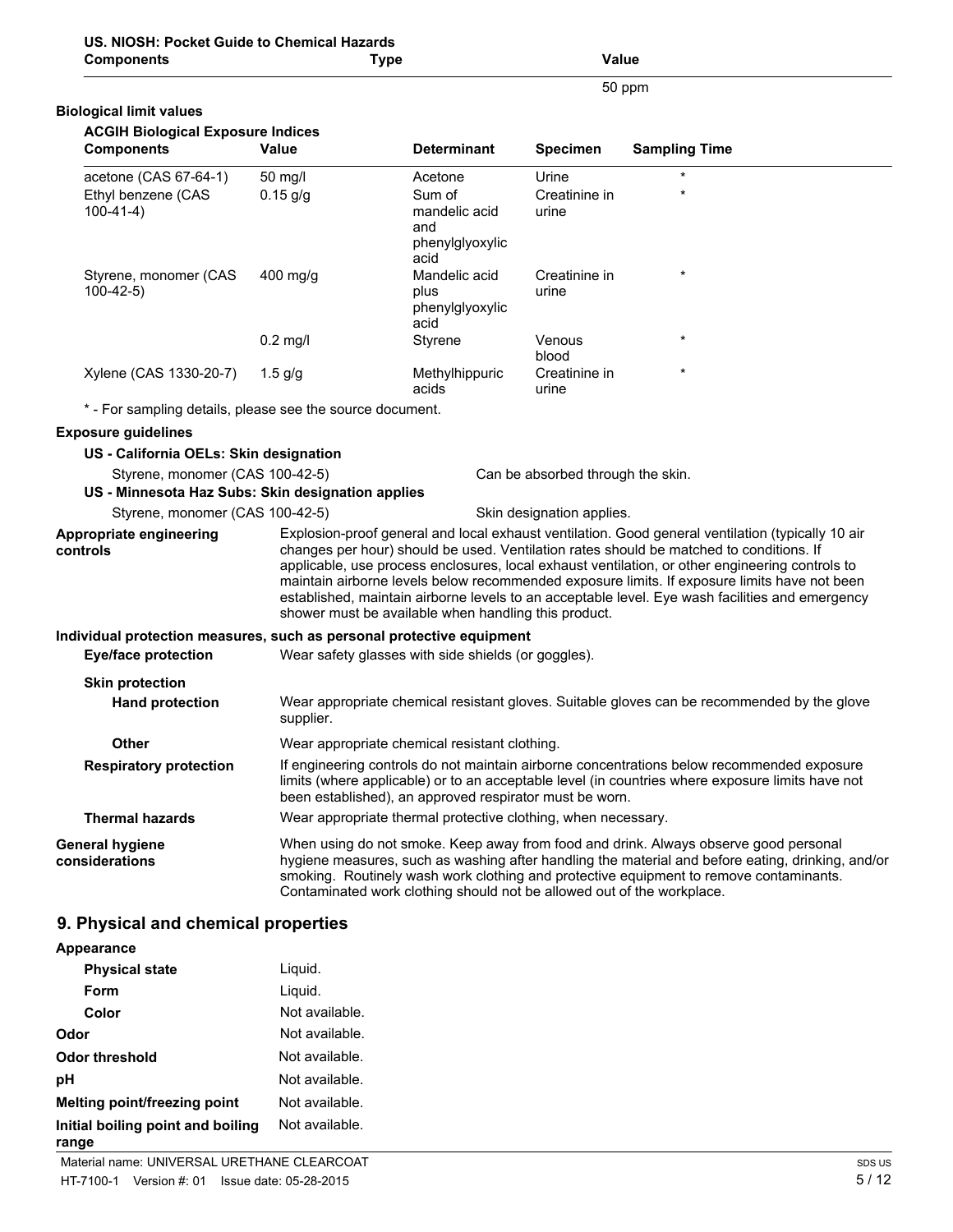| <b>Flash point</b>                                | Not available.                                                                                                                                      |
|---------------------------------------------------|-----------------------------------------------------------------------------------------------------------------------------------------------------|
| <b>Evaporation rate</b>                           | Not available.                                                                                                                                      |
| Flammability (solid, gas)                         | Not applicable.                                                                                                                                     |
| Upper/lower flammability or explosive limits      |                                                                                                                                                     |
| <b>Flammability limit - lower</b><br>(%)          | Not available.                                                                                                                                      |
| <b>Flammability limit - upper</b><br>(%)          | Not available.                                                                                                                                      |
| Explosive limit - lower (%)                       | Not available.                                                                                                                                      |
| Explosive limit - upper (%)                       | Not available.                                                                                                                                      |
| Vapor pressure                                    | Not available.                                                                                                                                      |
| <b>Vapor density</b>                              | Not available.                                                                                                                                      |
| <b>Relative density</b>                           | Not available.                                                                                                                                      |
| Solubility(ies)                                   |                                                                                                                                                     |
| Solubility (water)                                | Not available.                                                                                                                                      |
| <b>Partition coefficient</b><br>(n-octanol/water) | Not available.                                                                                                                                      |
| <b>Auto-ignition temperature</b>                  | Not available.                                                                                                                                      |
| <b>Decomposition temperature</b>                  | Not available.                                                                                                                                      |
| <b>Viscosity</b>                                  | Not available.                                                                                                                                      |
| <b>Other information</b>                          |                                                                                                                                                     |
| <b>Density</b>                                    | 7.60 lbs/gal                                                                                                                                        |
| <b>Percent volatile</b>                           | 73.67 %                                                                                                                                             |
| <b>Specific gravity</b>                           | 0.91                                                                                                                                                |
| <b>VOC</b>                                        | 3.3672773192963401 lbs/gal Material<br>4.5567013133352718 lbs/gal Regulatory<br>403.50084117128046 g/l Material<br>546.0295183769656 g/l Regulatory |

# **10. Stability and reactivity**

| <b>Reactivity</b>                            | The product is stable and non-reactive under normal conditions of use, storage and transport.    |
|----------------------------------------------|--------------------------------------------------------------------------------------------------|
| <b>Chemical stability</b>                    | Material is stable under normal conditions.                                                      |
| <b>Possibility of hazardous</b><br>reactions | No dangerous reaction known under conditions of normal use.                                      |
| <b>Conditions to avoid</b>                   | Avoid heat, sparks, open flames and other ignition sources. Contact with incompatible materials. |
| Incompatible materials                       | Strong acids. Strong oxidizing agents. Nitrates. Halogens.                                       |
| <b>Hazardous decomposition</b><br>products   | No hazardous decomposition products are known.                                                   |

# **11. Toxicological information**

# **Information on likely routes of exposure**

| <b>Inhalation</b>                                                                  | Harmful if inhaled. May cause damage to organs through prolonged or repeated exposure by<br>inhalation. May cause drowsiness and dizziness. Headache. Nausea, vomiting.                                                                                                         |
|------------------------------------------------------------------------------------|---------------------------------------------------------------------------------------------------------------------------------------------------------------------------------------------------------------------------------------------------------------------------------|
| <b>Skin contact</b>                                                                | Causes skin irritation. May cause an allergic skin reaction.                                                                                                                                                                                                                    |
| Eye contact                                                                        | Causes serious eye irritation.                                                                                                                                                                                                                                                  |
| Ingestion                                                                          | Harmful if swallowed.                                                                                                                                                                                                                                                           |
| Symptoms related to the<br>physical, chemical and<br>toxicological characteristics | Headache. May cause drowsiness and dizziness. Nausea, vomiting. Severe eye irritation.<br>Symptoms may include stinging, tearing, redness, swelling, and blurred vision. Skin irritation. May<br>cause redness and pain. May cause an allergic skin reaction. Dermatitis. Rash. |
| Information on toxicological effects                                               |                                                                                                                                                                                                                                                                                 |

Acute toxicity **Harmful if inhaled. Harmful if swallowed. Narcotic effects. May cause an allergic skin reaction.**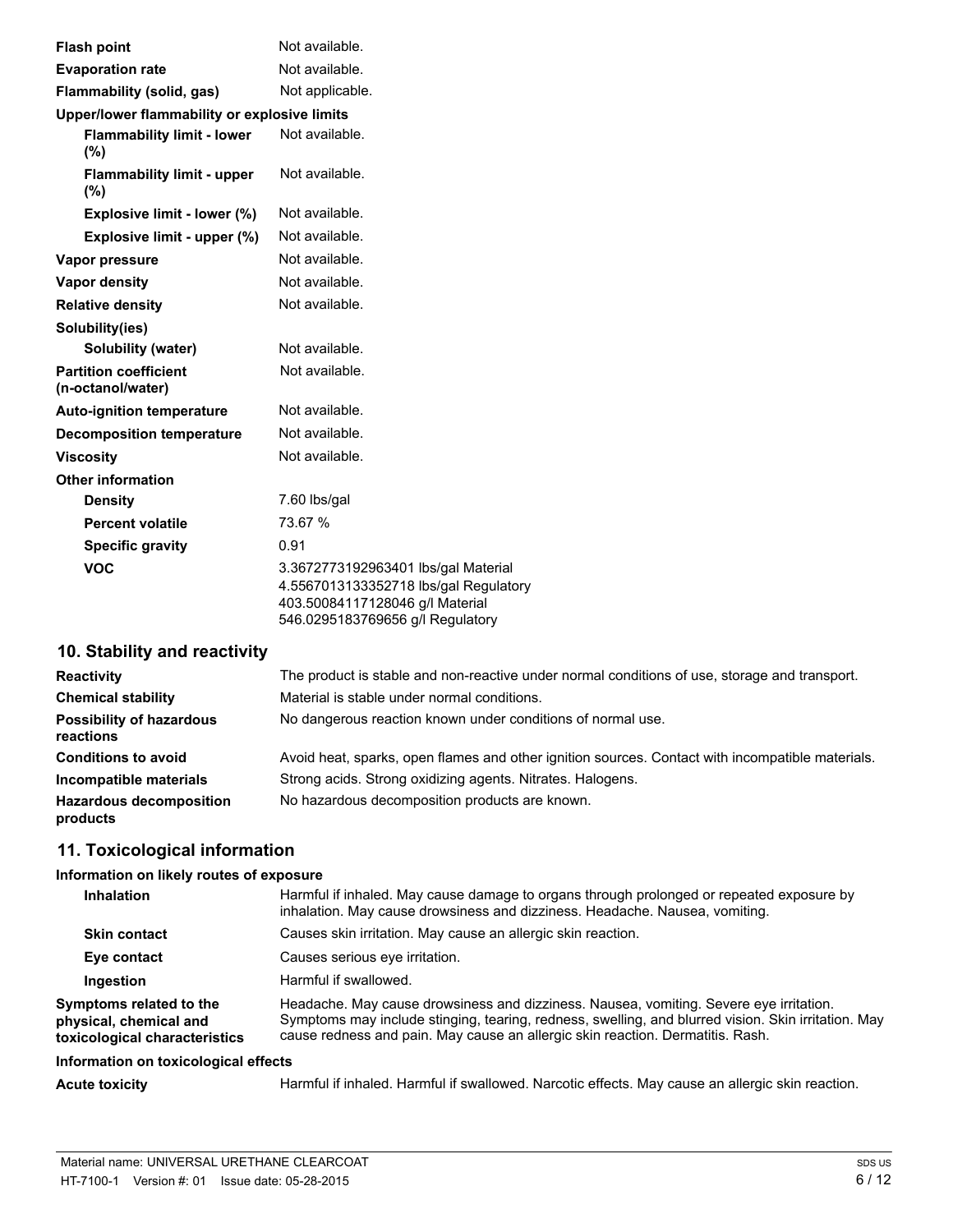| <b>Components</b> |                                 | <b>Species</b> | <b>Test Results</b> |
|-------------------|---------------------------------|----------------|---------------------|
|                   | 2-Heptanone (CAS 110-43-0)      |                |                     |
|                   | <b>Acute</b>                    |                |                     |
|                   | <b>Dermal</b>                   |                |                     |
|                   | LD50                            | Rabbit         | 12600 mg/kg         |
|                   | Oral                            |                |                     |
|                   | LD50                            | Mouse          | 730 mg/kg           |
|                   |                                 | Rat            | 1.67 g/kg           |
|                   | acetone (CAS 67-64-1)           |                |                     |
|                   | <b>Acute</b>                    |                |                     |
|                   | <b>Dermal</b>                   |                |                     |
|                   | LD50                            | Rabbit         | 20000 mg/kg         |
|                   |                                 |                | 20 ml/kg            |
|                   | Inhalation                      |                |                     |
|                   | LC50                            | Rat            | 76 mg/l, 4 Hours    |
|                   |                                 |                | 50.1 mg/l, 8 Hours  |
|                   | Oral                            |                |                     |
|                   | LD50                            | Mouse          | 3000 mg/kg          |
|                   |                                 | Rabbit         | 5340 mg/kg          |
|                   |                                 |                |                     |
|                   |                                 | Rat            | 5800 mg/kg          |
|                   | Ethyl benzene (CAS 100-41-4)    |                |                     |
|                   | <b>Acute</b>                    |                |                     |
|                   | <b>Dermal</b>                   | Rabbit         |                     |
|                   | LD50                            |                | 17800 mg/kg         |
|                   | Oral                            |                |                     |
|                   | LD50                            | Rat            | 3500 mg/kg          |
|                   | n-butyl acetate (CAS 123-86-4)  |                |                     |
|                   | <b>Acute</b>                    |                |                     |
|                   | Inhalation                      | Wistar rat     |                     |
|                   | LC50                            |                | 160 mg/l, 4 Hours   |
|                   | Oral<br>LD50                    |                |                     |
|                   |                                 | Rat            | 14000 mg/kg         |
|                   | Styrene, monomer (CAS 100-42-5) |                |                     |
|                   | <b>Acute</b>                    |                |                     |
|                   | Inhalation<br>LC50              | Mouse          | 4940 ppm, 2 Hours   |
|                   |                                 |                |                     |
|                   |                                 | Rat            | 2770 ppm, 4 Hours   |
|                   |                                 |                | 24 mg/l, 4 Hours    |
|                   | Oral                            |                |                     |
|                   | LD50                            | Mouse          | 316 mg/kg           |
|                   |                                 | Rat            | $1$ g/kg            |
|                   | Xylene (CAS 1330-20-7)          |                |                     |
|                   | <b>Acute</b>                    |                |                     |
|                   | <b>Dermal</b>                   |                |                     |
|                   | LD50                            | Rabbit         | $> 43$ g/kg         |
|                   | Inhalation                      |                |                     |
|                   | LC50                            | Mouse          | 3907 mg/l, 6 Hours  |
|                   |                                 | Rat            | 6350 mg/l, 4 Hours  |
|                   | Oral                            |                |                     |
|                   | LD50                            | Mouse          | 1590 mg/kg          |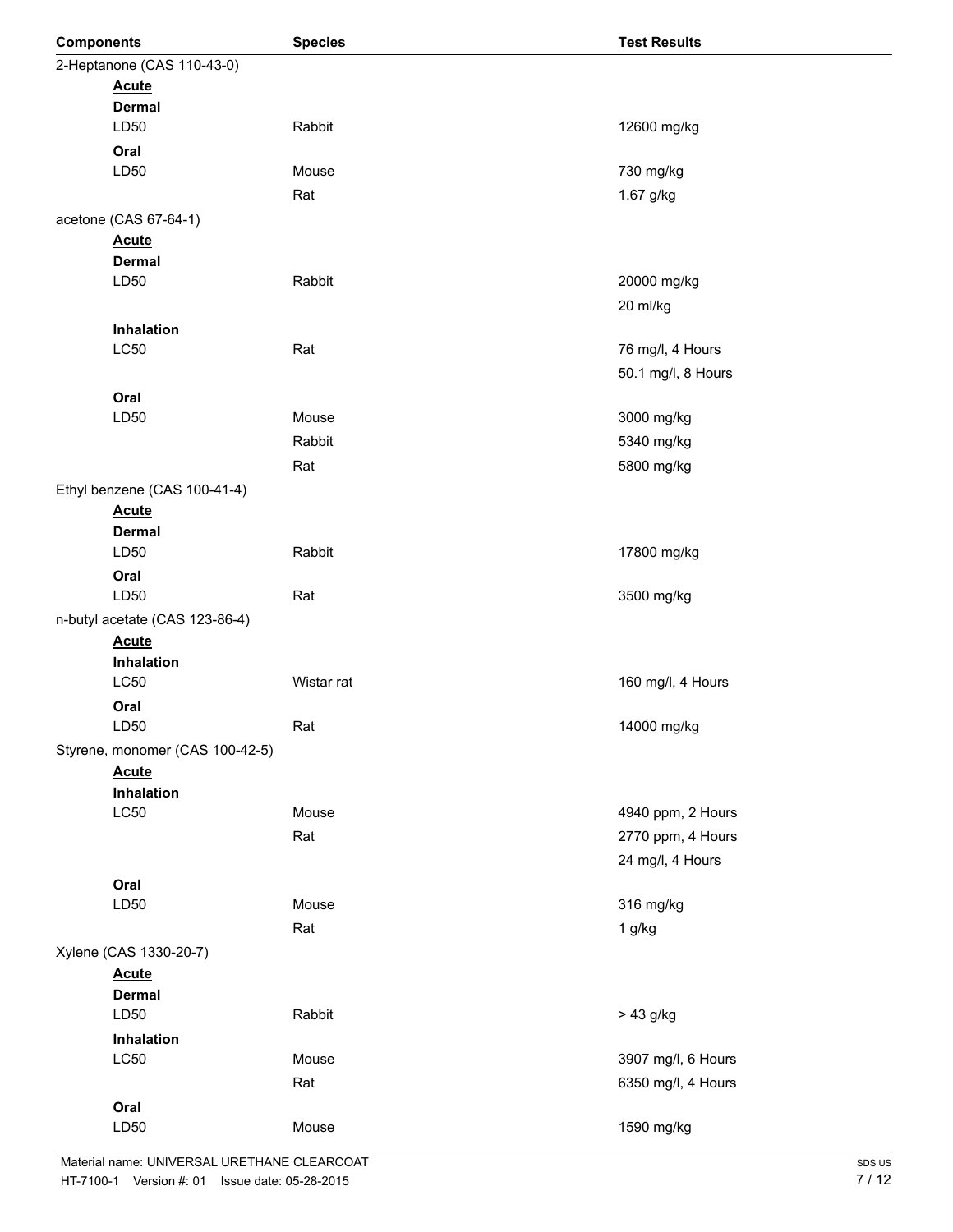| <b>Components</b>                                                                                        | <b>Species</b>                                                               | <b>Test Results</b>                                                                                                               |
|----------------------------------------------------------------------------------------------------------|------------------------------------------------------------------------------|-----------------------------------------------------------------------------------------------------------------------------------|
|                                                                                                          | Rat                                                                          | 3523 - 8600 mg/kg                                                                                                                 |
|                                                                                                          | * Estimates for product may be based on additional component data not shown. |                                                                                                                                   |
| <b>Skin corrosion/irritation</b>                                                                         | Causes skin irritation.                                                      |                                                                                                                                   |
| Serious eye damage/eye<br>irritation                                                                     | Causes serious eye irritation.                                               |                                                                                                                                   |
| Respiratory or skin sensitization                                                                        |                                                                              |                                                                                                                                   |
| <b>Respiratory sensitization</b>                                                                         | Not a respiratory sensitizer.                                                |                                                                                                                                   |
| <b>Skin sensitization</b>                                                                                | May cause an allergic skin reaction.                                         |                                                                                                                                   |
| <b>Germ cell mutagenicity</b>                                                                            | mutagenic or genotoxic.                                                      | No data available to indicate product or any components present at greater than 0.1% are                                          |
| Carcinogenicity                                                                                          | Suspected of causing cancer.                                                 |                                                                                                                                   |
|                                                                                                          | IARC Monographs. Overall Evaluation of Carcinogenicity                       |                                                                                                                                   |
| Ethyl benzene (CAS 100-41-4)<br>Styrene, monomer (CAS 100-42-5)<br>Xylene (CAS 1330-20-7)<br>Not listed. | OSHA Specifically Regulated Substances (29 CFR 1910.1001-1050)               | 2B Possibly carcinogenic to humans.<br>2B Possibly carcinogenic to humans.<br>3 Not classifiable as to carcinogenicity to humans. |
|                                                                                                          | US. National Toxicology Program (NTP) Report on Carcinogens                  |                                                                                                                                   |
| Styrene, monomer (CAS 100-42-5)                                                                          |                                                                              | Reasonably Anticipated to be a Human Carcinogen.                                                                                  |
| <b>Reproductive toxicity</b>                                                                             | laboratory animals. Suspected of damaging the unborn child.                  | Components in this product have been shown to cause birth defects and reproductive disorders in                                   |
| Specific target organ toxicity -<br>single exposure                                                      | May cause drowsiness and dizziness.                                          |                                                                                                                                   |
| Specific target organ toxicity -<br>repeated exposure                                                    |                                                                              | Causes damage to organs through prolonged or repeated exposure.                                                                   |
| <b>Aspiration hazard</b>                                                                                 | Not an aspiration hazard.                                                    |                                                                                                                                   |
| <b>Chronic effects</b>                                                                                   | harmful. Prolonged exposure may cause chronic effects.                       | Causes damage to organs through prolonged or repeated exposure. Prolonged inhalation may be                                       |
| 12. Ecological information                                                                               |                                                                              |                                                                                                                                   |
| <b>Ecotoxicity</b>                                                                                       |                                                                              | Toxic to aquatic life. Harmful to aquatic life with long lasting effects.                                                         |
| <b>Components</b>                                                                                        | <b>Species</b>                                                               | <b>Test Results</b>                                                                                                               |
| 2-Heptanone (CAS 110-43-0)<br><b>Aquatic</b>                                                             |                                                                              |                                                                                                                                   |

Fish LC50 Fathead minnow (Pimephales promelas) 126 - 137 mg/l, 96 hours

Crustacea EC50 Water flea (Daphnia magna) 21.6 - 23.9 mg/l, 48 hours Fish LC50 Rainbow trout,donaldson trout 4740 - 6330 mg/l, 96 hours (Oncorhynchus mykiss)

Crustacea EC50 Water flea (Daphnia magna) 1.37 - 4.4 mg/l, 48 hours Fish LC50 Fathead minnow (Pimephales promelas) 7.5 - 11 mg/l, 96 hours

Fish LC50 Fathead minnow (Pimephales promelas) 17 - 19 mg/l, 96 hours

Crustacea EC50 Water flea (Daphnia magna) 3.3 - 7.4 mg/l, 48 hours Fish LC50 Sheepshead minnow (Cyprinodon 5.1 - 16 mg/l, 96 hours

variegatus)

|  | Material name: UNIVERSAL URETHANE CLEARCOAT    |  |
|--|------------------------------------------------|--|
|  | HT-7100-1 Version #: 01 Issue date: 05-28-2015 |  |

acetone (CAS 67-64-1) **Aquatic**

**Aquatic**

**Aquatic**

**Aquatic**

Ethyl benzene (CAS 100-41-4)

n-butyl acetate (CAS 123-86-4)

Styrene, monomer (CAS 100-42-5)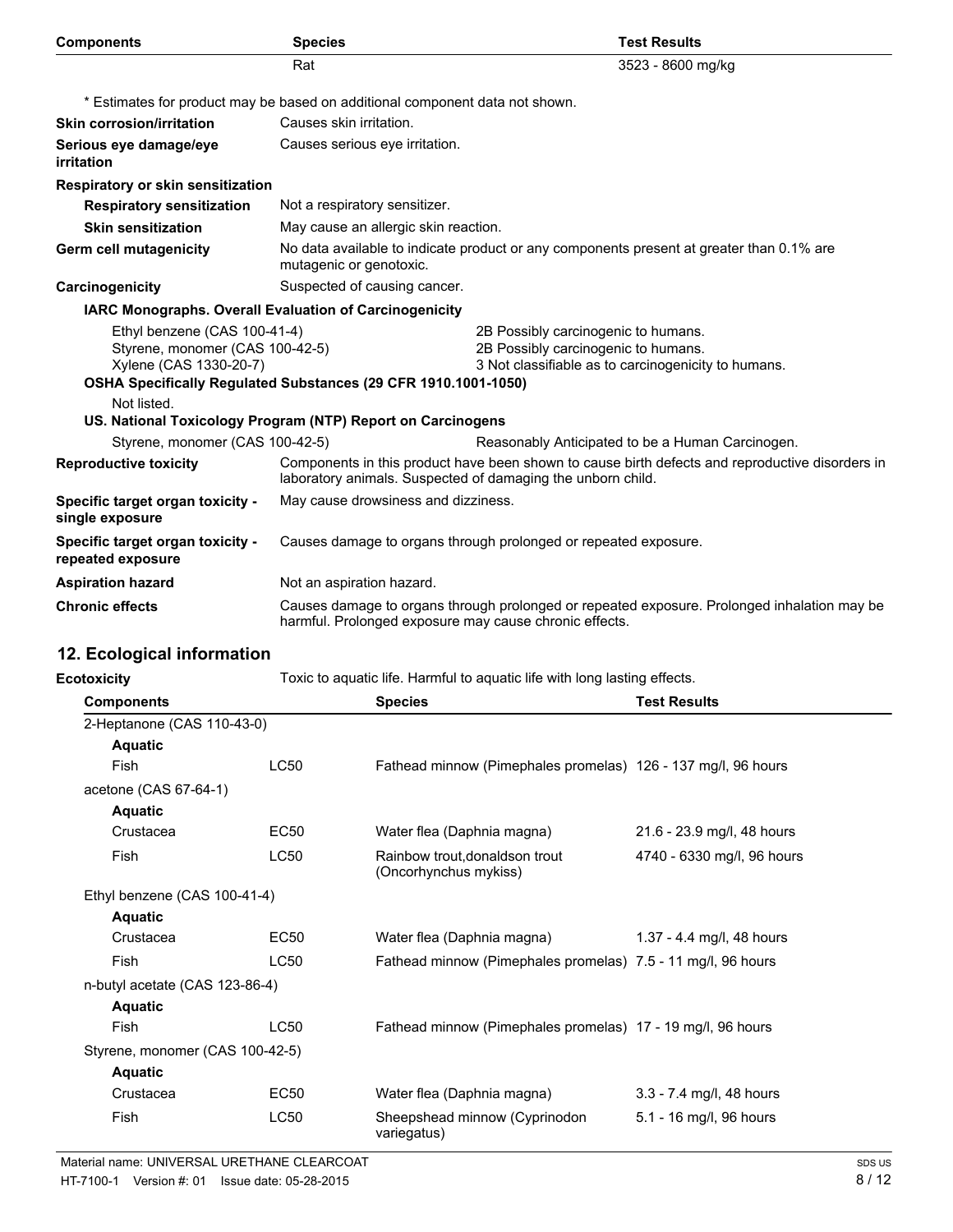| <b>Components</b>                                 |                    | <b>Species</b>                                                                               | <b>Test Results</b>                                                                        |
|---------------------------------------------------|--------------------|----------------------------------------------------------------------------------------------|--------------------------------------------------------------------------------------------|
| Xylene (CAS 1330-20-7)                            |                    |                                                                                              |                                                                                            |
| <b>Aquatic</b>                                    |                    |                                                                                              |                                                                                            |
| <b>Fish</b>                                       | LC50               | Bluegill (Lepomis macrochirus)                                                               | 7.711 - 9.591 mg/l, 96 hours                                                               |
|                                                   |                    | * Estimates for product may be based on additional component data not shown.                 |                                                                                            |
| Persistence and degradability                     |                    | No data is available on the degradability of this product.                                   |                                                                                            |
| <b>Bioaccumulative potential</b>                  |                    |                                                                                              |                                                                                            |
| Partition coefficient n-octanol / water (log Kow) |                    |                                                                                              |                                                                                            |
| 2-Heptanone                                       |                    | 1.98                                                                                         |                                                                                            |
| acetone                                           |                    | $-0.24$                                                                                      |                                                                                            |
| Ethyl benzene                                     |                    | 3.15                                                                                         |                                                                                            |
| n-butyl acetate                                   |                    | 1.78                                                                                         |                                                                                            |
| Styrene, monomer                                  |                    | 2.95                                                                                         |                                                                                            |
| Xylene                                            |                    | $3.12 - 3.2$                                                                                 |                                                                                            |
| <b>Mobility in soil</b>                           | No data available. |                                                                                              |                                                                                            |
| Other adverse effects                             |                    | potential, endocrine disruption, global warming potential) are expected from this component. | No other adverse environmental effects (e.g. ozone depletion, photochemical ozone creation |

# **13. Disposal considerations**

| <b>Disposal instructions</b>             | Collect and reclaim or dispose in sealed containers at licensed waste disposal site. Do not allow<br>this material to drain into sewers/water supplies. Do not contaminate ponds, waterways or ditches<br>with chemical or used container. Dispose of contents/container in accordance with<br>local/regional/national/international regulations. |
|------------------------------------------|---------------------------------------------------------------------------------------------------------------------------------------------------------------------------------------------------------------------------------------------------------------------------------------------------------------------------------------------------|
| Local disposal regulations               | Dispose in accordance with all applicable regulations.                                                                                                                                                                                                                                                                                            |
| Hazardous waste code                     | The waste code should be assigned in discussion between the user, the producer and the waste<br>disposal company.                                                                                                                                                                                                                                 |
| Waste from residues / unused<br>products | Dispose of in accordance with local regulations. Empty containers or liners may retain some<br>product residues. This material and its container must be disposed of in a safe manner (see:<br>Disposal instructions).                                                                                                                            |
| Contaminated packaging                   | Since emptied containers may retain product residue, follow label warnings even after container is<br>emptied. Empty containers should be taken to an approved waste handling site for recycling or<br>disposal.                                                                                                                                  |

# **14. Transport information**

| <b>DOT</b>  |                              |                                                                                                      |
|-------------|------------------------------|------------------------------------------------------------------------------------------------------|
|             | <b>UN number</b>             | UN1263                                                                                               |
|             | UN proper shipping name      | Paint, Paint Related Material                                                                        |
|             | Transport hazard class(es)   |                                                                                                      |
|             | Class                        | 3                                                                                                    |
|             | <b>Subsidiary risk</b>       |                                                                                                      |
|             | Label(s)                     | 3                                                                                                    |
|             | Packing group                | $\mathsf{I}$                                                                                         |
|             |                              | Special precautions for user Read safety instructions, SDS and emergency procedures before handling. |
|             | <b>Special provisions</b>    | IB2, T7, TP1, TP8, TP28                                                                              |
|             | <b>Packaging exceptions</b>  | 150                                                                                                  |
|             | Packaging non bulk           | 202                                                                                                  |
|             | Packaging bulk               | 242                                                                                                  |
| <b>IATA</b> |                              |                                                                                                      |
|             | <b>UN number</b>             | UN1263                                                                                               |
|             | UN proper shipping name      | Paint, Paint Related Material                                                                        |
|             | Transport hazard class(es)   |                                                                                                      |
|             | Class                        | 3                                                                                                    |
|             | <b>Subsidiary risk</b>       |                                                                                                      |
|             | Packing group                | $\mathbf{H}$                                                                                         |
|             | <b>Environmental hazards</b> | No.                                                                                                  |
|             | <b>ERG Code</b>              | 3H                                                                                                   |
|             |                              | Special precautions for user Read safety instructions, SDS and emergency procedures before handling. |
|             |                              |                                                                                                      |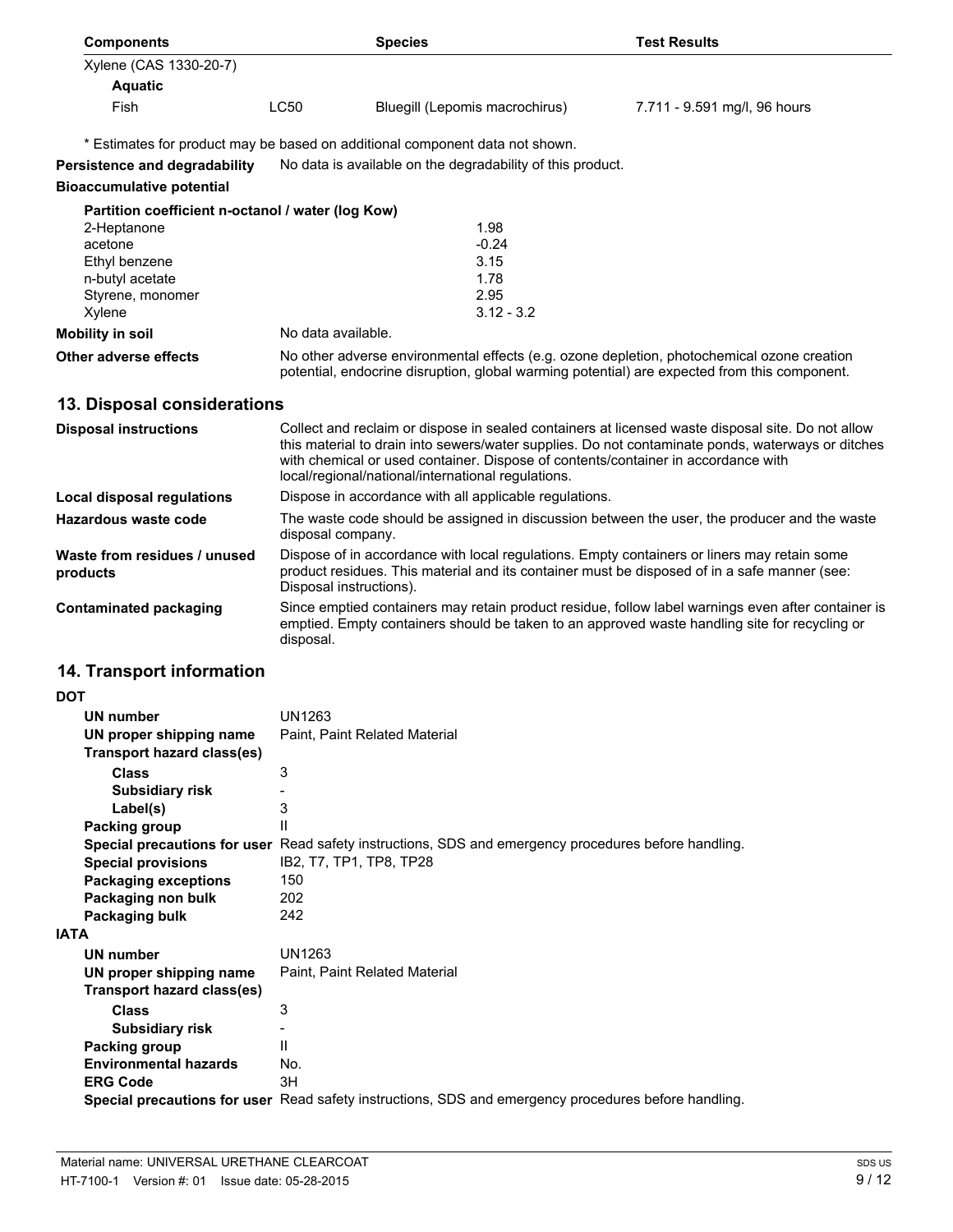| <b>Other information</b>                                                              |                                                                                                      |
|---------------------------------------------------------------------------------------|------------------------------------------------------------------------------------------------------|
| Passenger and cargo<br>aircraft                                                       | Allowed.                                                                                             |
| Cargo aircraft only                                                                   | Allowed.                                                                                             |
| <b>IMDG</b>                                                                           |                                                                                                      |
| <b>UN number</b>                                                                      | UN1263                                                                                               |
| UN proper shipping name                                                               | Paint, Paint Related Material                                                                        |
| Transport hazard class(es)                                                            |                                                                                                      |
| <b>Class</b>                                                                          | 3                                                                                                    |
| <b>Subsidiary risk</b>                                                                |                                                                                                      |
| Packing group                                                                         | Ш                                                                                                    |
| <b>Environmental hazards</b>                                                          |                                                                                                      |
| <b>Marine pollutant</b>                                                               | No.                                                                                                  |
| EmS                                                                                   | $F-E. S-E$                                                                                           |
|                                                                                       | Special precautions for user Read safety instructions, SDS and emergency procedures before handling. |
| Transport in bulk according to<br>Annex II of MARPOL 73/78 and<br>the <b>IBC</b> Code | Not established.                                                                                     |

## **DOT**





## **15. Regulatory information**

**US federal regulations** This product is a "Hazardous Chemical" as defined by the OSHA Hazard Communication Standard, 29 CFR 1910.1200.

## **TSCA Section 12(b) Export Notification (40 CFR 707, Subpt. D)**

Not regulated.

## **CERCLA Hazardous Substance List (40 CFR 302.4)**

| acetone (CAS 67-64-1)                                          | Listed. |
|----------------------------------------------------------------|---------|
| Ethyl benzene (CAS 100-41-4)                                   | Listed. |
| n-butyl acetate (CAS 123-86-4)                                 | Listed. |
| Styrene, monomer (CAS 100-42-5)                                | Listed. |
| Xylene (CAS 1330-20-7)                                         | Listed. |
| <b>SARA 304 Emergency release notification</b>                 |         |
| Not regulated.                                                 |         |
| OCHA Chesifiselly Demulated Cubetanese (30 CED 4040 4004 4050) |         |

# **OSHA Specifically Regulated Substances (29 CFR 1910.1001-1050)**

Not listed.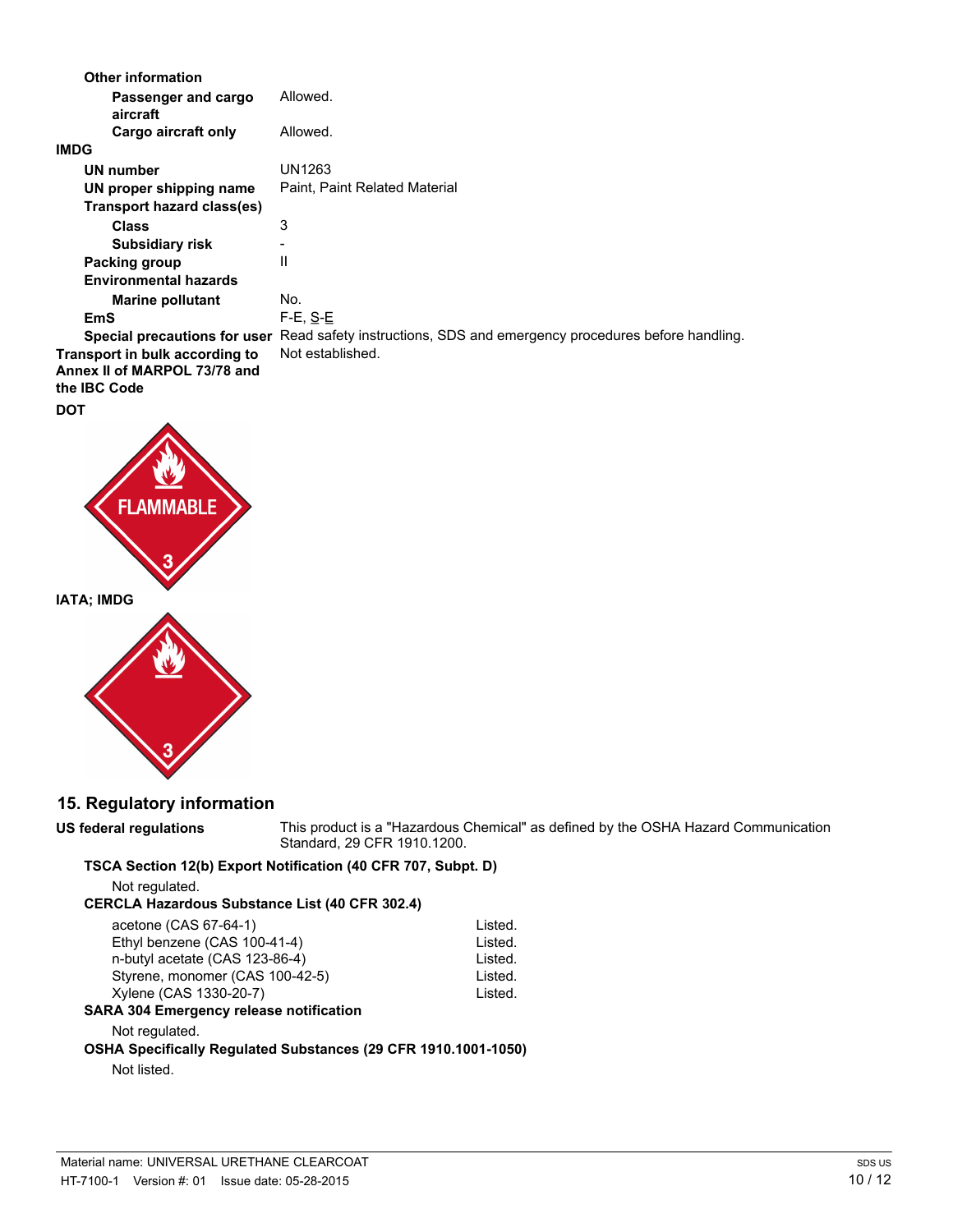## **Superfund Amendments and Reauthorization Act of 1986 (SARA) Hazard categories** Immediate Hazard - Yes Delayed Hazard - Yes Fire Hazard - Yes Pressure Hazard - No Reactivity Hazard - No **SARA 302 Extremely hazardous substance** Not listed. **SARA 311/312 Hazardous chemical** No **SARA 313 (TRI reporting) Chemical name CAS number % by wt.** Xylene 1330-20-7 10 to <20 Ethyl benzene 100-41-4 1 to <5 Styrene, monomer 100-42-5 0.1 to <1 **Other federal regulations Clean Air Act (CAA) Section 112 Hazardous Air Pollutants (HAPs) List** Ethyl benzene (CAS 100-41-4) Styrene, monomer (CAS 100-42-5) Xylene (CAS 1330-20-7) **Clean Air Act (CAA) Section 112(r) Accidental Release Prevention (40 CFR 68.130)** Not regulated. **Safe Drinking Water Act (SDWA)** Not regulated. **Drug Enforcement Administration (DEA). List 2, Essential Chemicals (21 CFR 1310.02(b) and 1310.04(f)(2) and Chemical Code Number** acetone (CAS 67-64-1) 6532 **Drug Enforcement Administration (DEA). List 1 & 2 Exempt Chemical Mixtures (21 CFR 1310.12(c))** acetone (CAS 67-64-1) 35 %WV **DEA Exempt Chemical Mixtures Code Number** acetone (CAS 67-64-1) 6532 **US state regulations US. California Controlled Substances. CA Department of Justice (California Health and Safety Code Section 11100)** Not listed. **US. California. Candidate Chemicals List. Safer Consumer Products Regulations (Cal. Code Regs, tit. 22, 69502.3, subd. (a))** acetone (CAS 67-64-1) Ethyl benzene (CAS 100-41-4) liquid HALS (CAS 41556-26-7) Styrene, monomer (CAS 100-42-5) Xylene (CAS 1330-20-7) **US. Massachusetts RTK - Substance List** 2-Heptanone (CAS 110-43-0) acetone (CAS 67-64-1) Ethyl benzene (CAS 100-41-4) n-butyl acetate (CAS 123-86-4) Styrene, monomer (CAS 100-42-5) Xylene (CAS 1330-20-7) **US. New Jersey Worker and Community Right-to-Know Act** 2-Heptanone (CAS 110-43-0) acetone (CAS 67-64-1) Ethyl benzene (CAS 100-41-4) n-butyl acetate (CAS 123-86-4) Styrene, monomer (CAS 100-42-5) Xylene (CAS 1330-20-7) **US. Pennsylvania Worker and Community Right-to-Know Law**

2-Heptanone (CAS 110-43-0) acetone (CAS 67-64-1) Ethyl benzene (CAS 100-41-4) n-butyl acetate (CAS 123-86-4)